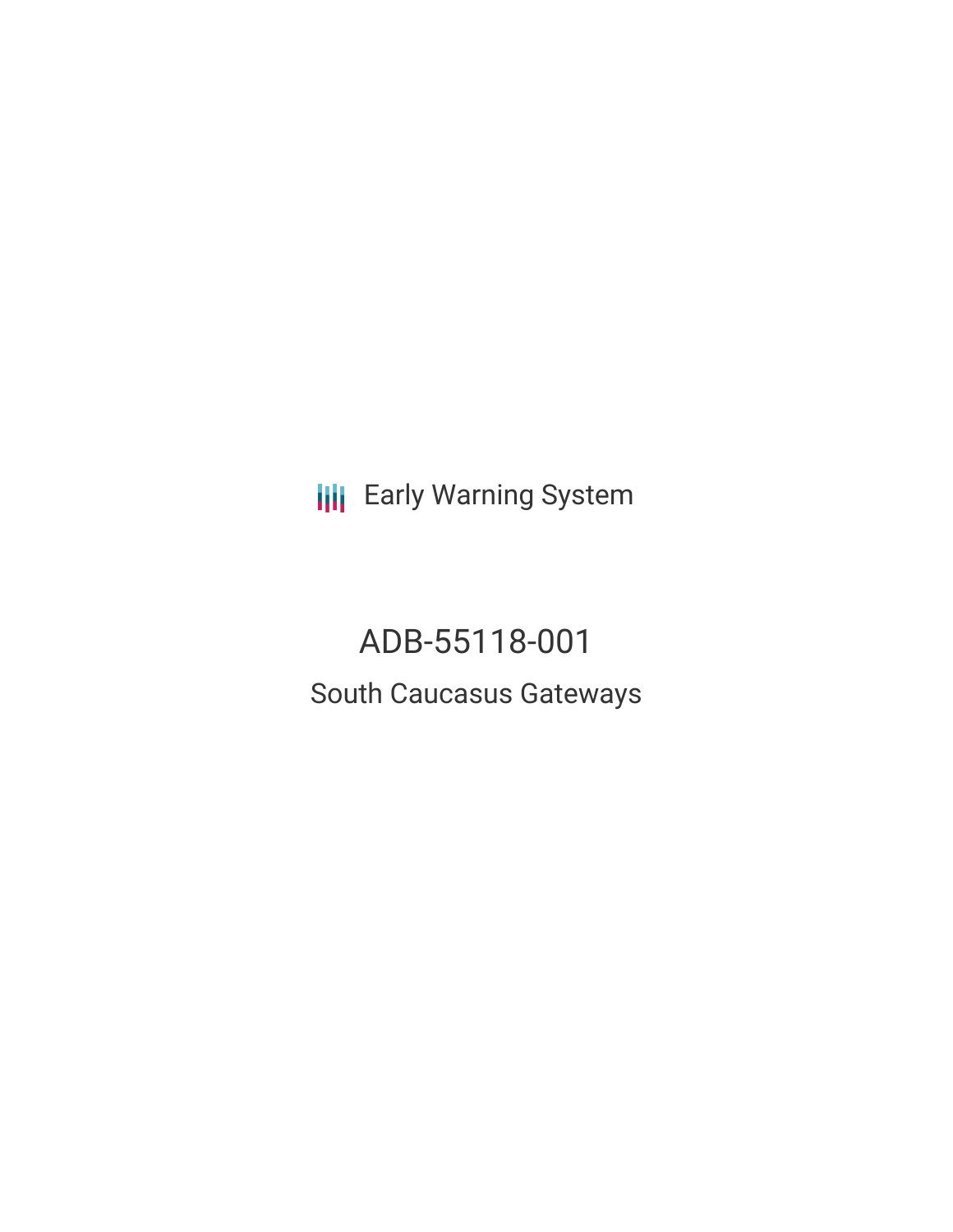### **Quick Facts**

| <b>Countries</b>               | Armenia, Azerbaijan, Georgia                                                   |
|--------------------------------|--------------------------------------------------------------------------------|
| <b>Financial Institutions</b>  | Asian Development Bank (ADB)                                                   |
| <b>Status</b>                  | Active                                                                         |
| <b>Bank Risk Rating</b>        | U                                                                              |
| <b>Voting Date</b>             | 2021-10-11                                                                     |
| <b>Sectors</b>                 | Agriculture and Forestry, Industry and Trade, Technical Cooperation, Transport |
| Investment Type(s)             | <b>Advisory Services</b>                                                       |
| <b>Investment Amount (USD)</b> | \$0.75 million                                                                 |
|                                |                                                                                |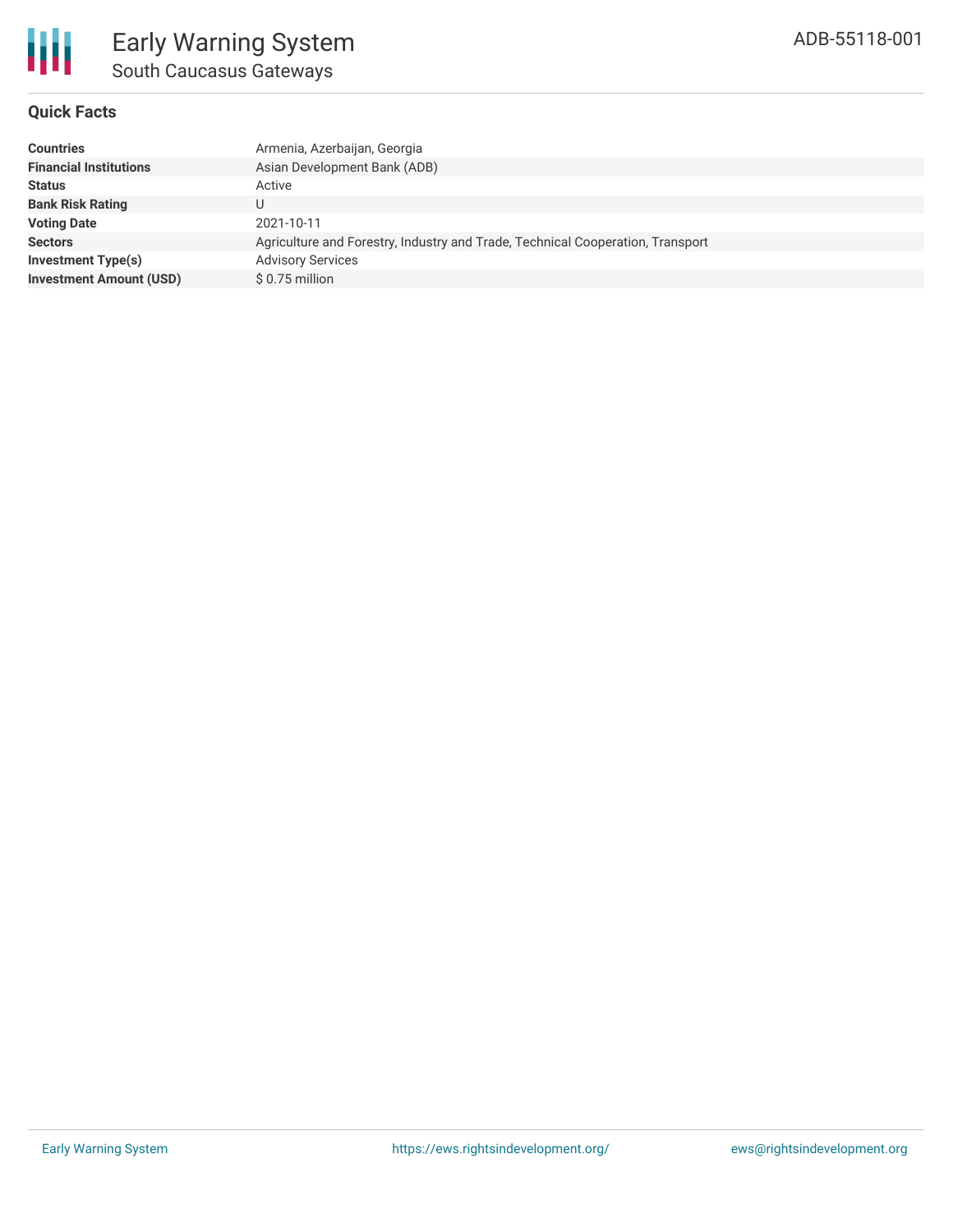

# **Project Description**

According to the Bank's website, the project provides technical assistance to assess the benefits of economic cooperation within and beyond the South Caucasus region, amidst political uncertainties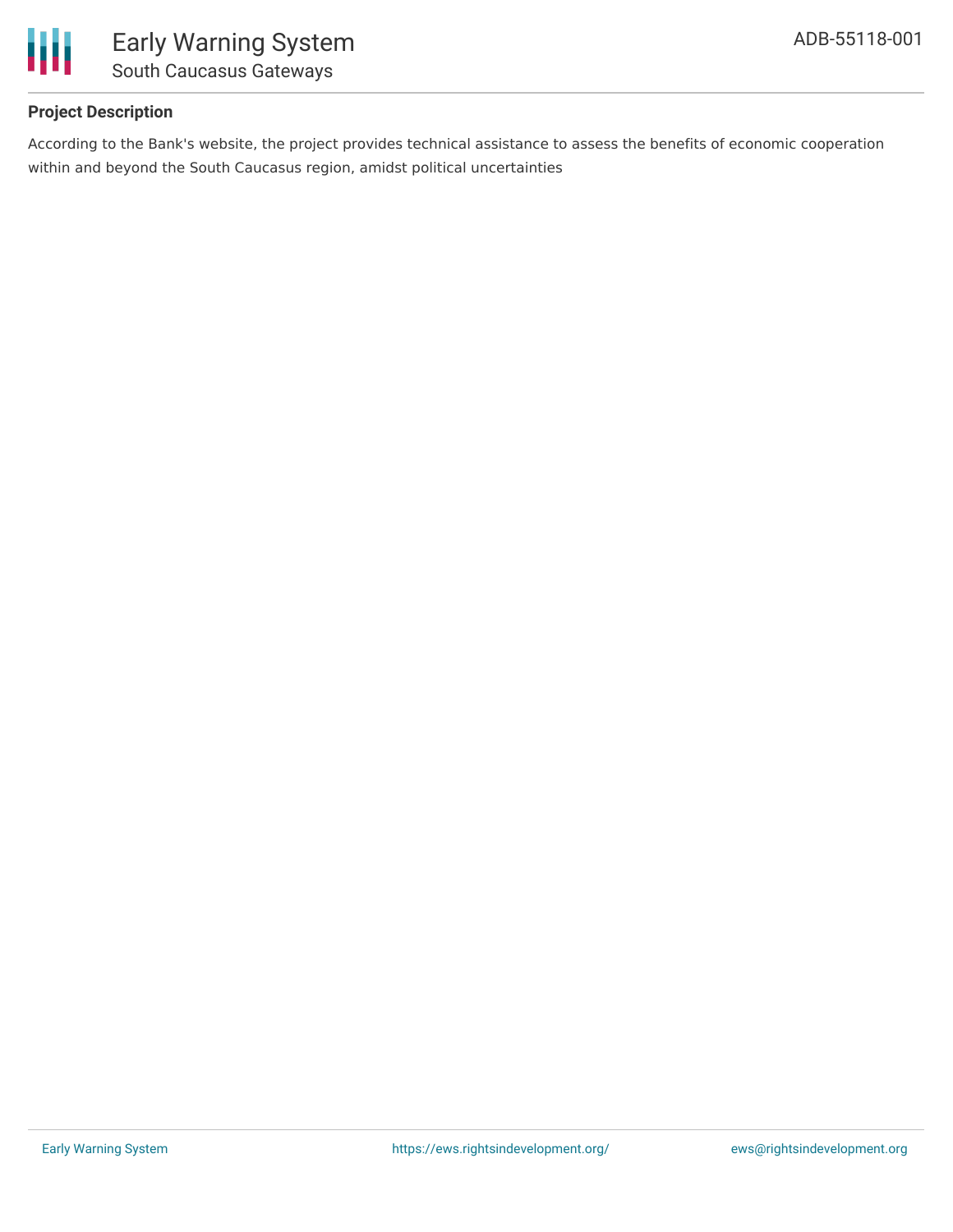## **Investment Description**

冊

Asian Development Bank (ADB)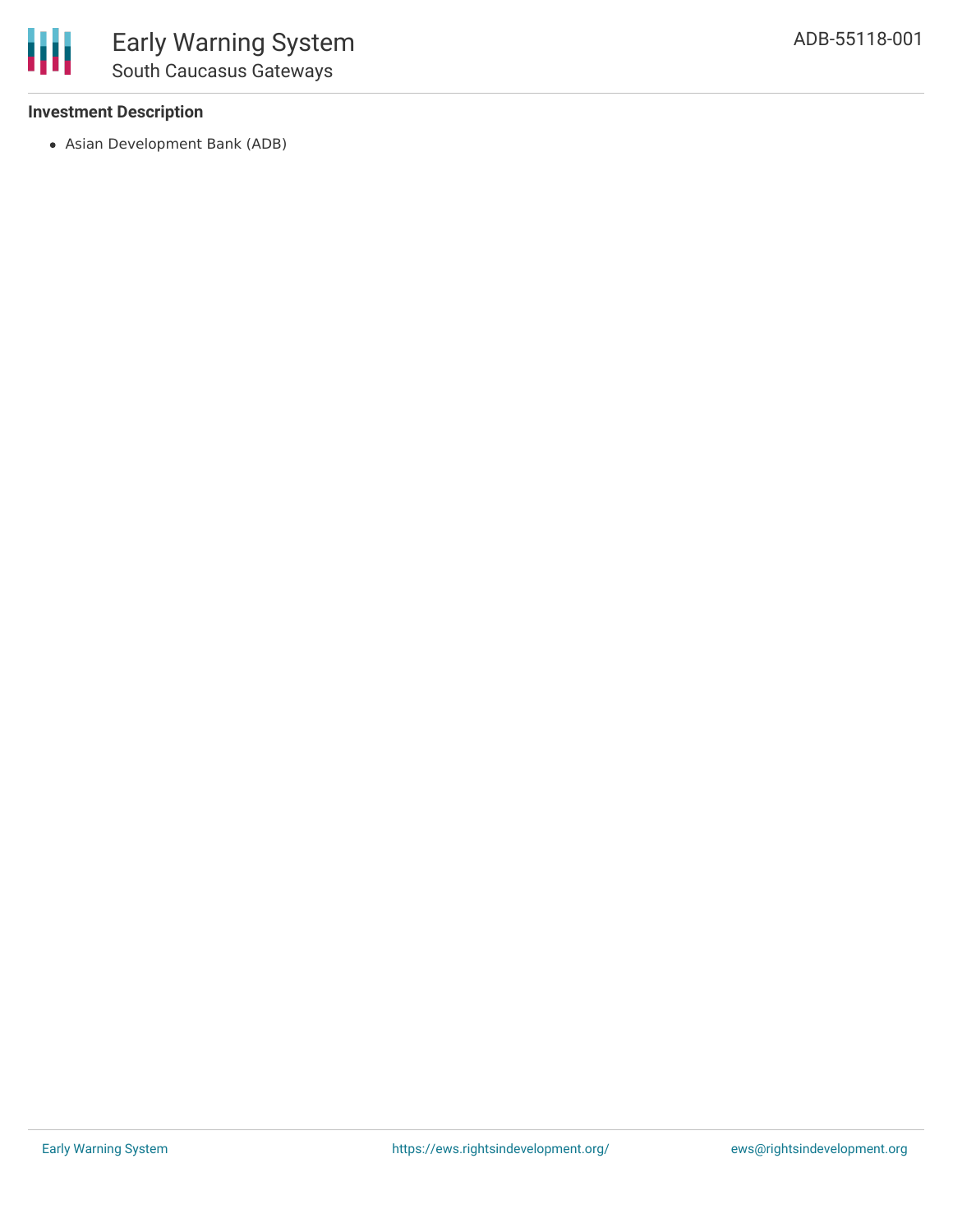### **Contact Information**

PROJECT CONTACT INFORMATION

**responsible ADB Officer** Rosbach Kristian

ADB Central and West Asia Department

ADB Regional Cooperation and Operations Coordination Div, CWRD

#### ACCESS TO INFORMATION

You can submit an information request for project information at: https://www.adb.org/forms/request-information-form

ADB has a two-stage appeals process for requesters who believe that ADB has denied their request for information in violation of its Access to Information Policy. You can learn more about filing an appeal at: https://www.adb.org/site/disclosure/appeals

### ACCOUNTABILITY MECHANISM OF ADB

The Accountability Mechanism is an independent complaint mechanism and fact-finding body for people who believe they are likely to be, or have been, adversely affected by an Asian Development Bank-financed project. If you submit a complaint to the Accountability Mechanism, they may investigate to assess whether the Asian Development Bank is following its own policies and procedures for preventing harm to people or the environment. You can learn more about the Accountability Mechanism and how to file a complaint at: http://www.adb.org/site/accountability-mechanism/main.